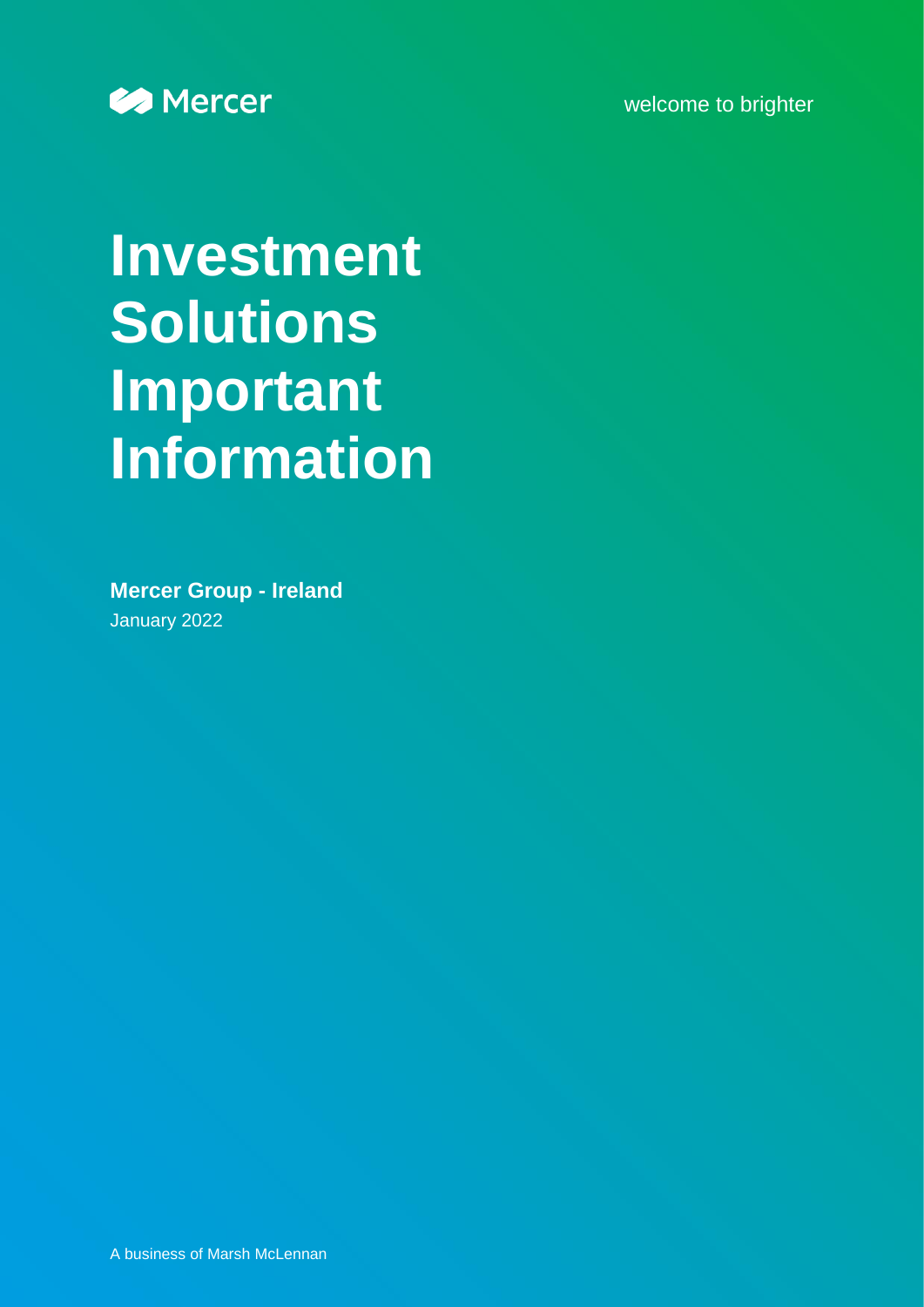## **Contents**

| $1_{-}$ |                                                                                |
|---------|--------------------------------------------------------------------------------|
|         | ٠                                                                              |
|         |                                                                                |
|         |                                                                                |
|         | ٠                                                                              |
|         |                                                                                |
|         |                                                                                |
|         |                                                                                |
|         | Sustainable Finance Disclosure Regulation and Taxonomy Regulation Disclosures7 |
|         |                                                                                |
|         | ۰                                                                              |
|         | ٠                                                                              |
|         |                                                                                |
|         |                                                                                |
|         |                                                                                |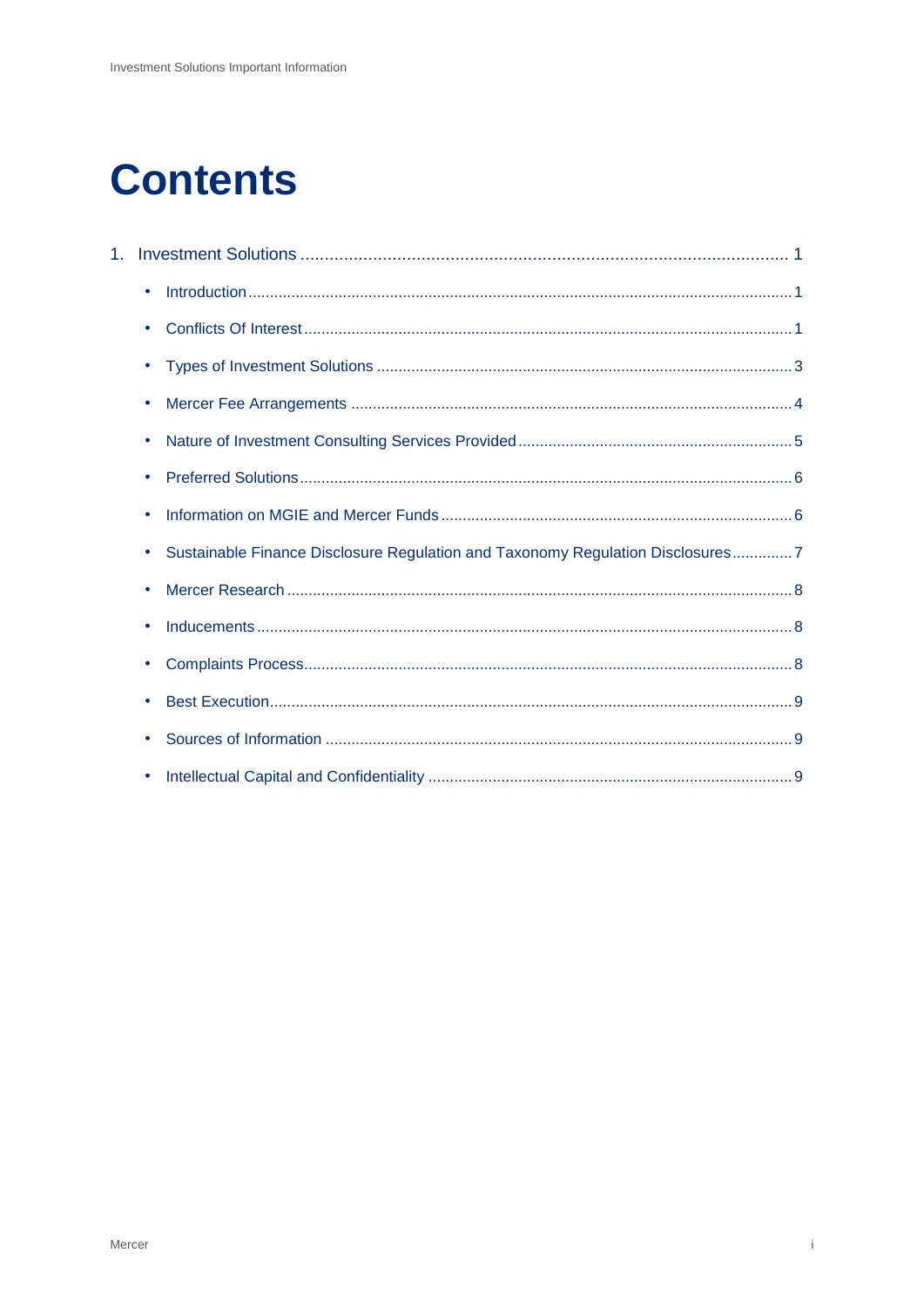## <span id="page-2-0"></span>**Investment Solutions**

## <span id="page-2-1"></span>**Introduction**

Mercer is a global consulting leader helping clients around the world advance the health, wealth and careers of their most vital asset — their people. Mercer in Ireland provides a wide range of services to clients. Among these, we offer a range of delegated investment solutions (Investment Solutions) to institutional investors both in Ireland and in other jurisdictions. These incorporate our best investment ideas and facilitate clients who wish to delegate some or all of their investment decisions. Mercer's Investment Solutions use predominantly Mercermanaged investment funds (Mercer Funds) across a wide range of individual asset classes, each of which incorporate investment managers and ongoing oversight based on our investment manager research capabilities.

The purpose of this document is to provide our clients and prospective clients with key information and disclosures in relation to our Investment Solutions. This document covers solutions provided to Irish and wider Europe ex-UK and International clients – a separate document covers the UK market.

## <span id="page-2-2"></span>**Conflicts Of Interest**

Given the wide range of services and activities which Mercer provides (including administration, investment advisory, retirement consulting, investment products and services and insurance-based services), conflicts of interest, real or apparent, will naturally arise.

Mercer seeks to manage these conflicts through appropriate policies, procedures and protocols and also, as a last resort, through disclosure of potential conflicts to clients and prospects. We are committed to conducting business fairly, ethically and transparently.

Mercer has a detailed Conflicts of Interest Statement that explains how Mercer manages conflicts of interest it may face. A copy of this statement is available at [https://investment](https://investment-solutions.mercer.com/global/all/en/investment-solutions-home/corporate-policies.html)[solutions.mercer.com/global/all/en/investment-solutions-home/corporate-policies.html](https://investment-solutions.mercer.com/global/all/en/investment-solutions-home/corporate-policies.html)

## **Entities Involved in the Provision of an Investment Solution**

A number of entities may be involved in the provision of an Investment Solution. These include:

• Mercer Global Investments Europe Limited ("MGIE") and its branches: MGIE is the entity that acts as investment manager to the Mercer Funds and clients, and to third party collective investments schemes or special purpose vehicles. Further information on MGIE is set out later in this document.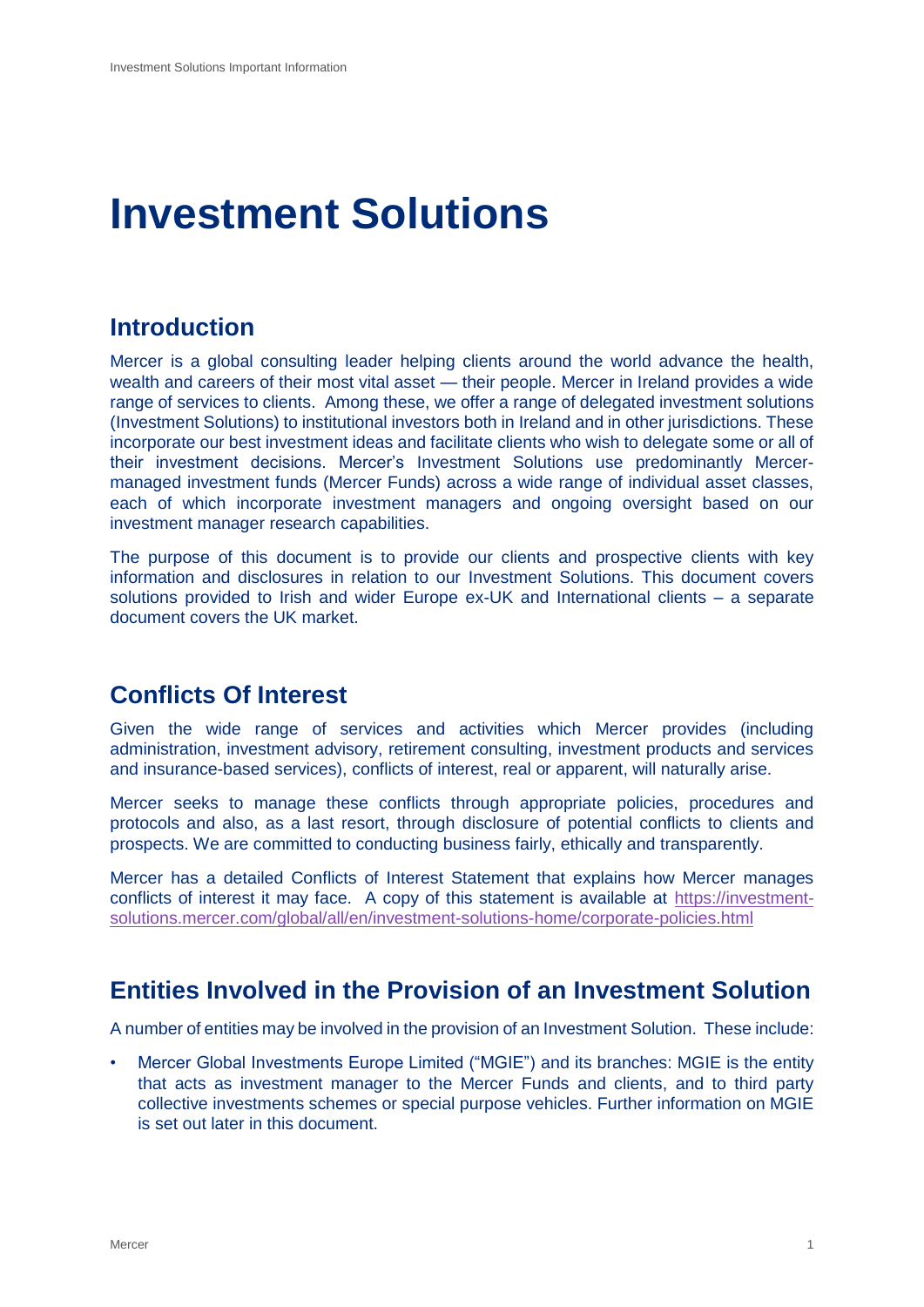- Mercer Global Investments Management Limited ("MGIM"): MGIM serves as the management company to the majority of the Mercer Funds. Its role is primarily governance and oversight to ensure the Mercer Funds under management are managed in accordance with applicable rules and regulations.
- Mercer (Ireland) Limited ("MIL"): MIL is the entity through which Mercer provides consulting and related services to clients in Ireland, in addition to a range of services for individuals and some corporate clients in Ireland.

Mercer (Ireland) Limited, Mercer Global Investments Europe Limited and Mercer Global Investments Management Limited are regulated by the Central Bank of Ireland. References to Mercer in all documentation shall be construed to include Mercer LLC and/or its associated companies.

Mercer entities outside of Ireland (which are not covered in this document) may also be involved, such as:

- Mercer Private Markets ("MPM"): MPM is the entity that acts as investment manager to the Luxembourg SICAV fund vehicles used by clients who wish to delegate the implementation of private market allocations (e.g. private debt, private equity, infrastructure) to Mercer. MPM is based in Zurich, Switzerland.
- Mercer Limited ("ML"): ML is the entity that acts as portfolio manager and investment advisor to UK clients who wish to delegate the implementation of investment solutions to Mercer. It also provides investment advice to certain Mercer Funds. ML is based in the United Kingdom.
- Mercer consulting offices in countries around wider Europe and Growth Markets. Mercer consultants in these countries may be involved when clients based in these countries invest in the Mercer Funds.

Other non-Mercer entities may also be involved including:

• Insurance companies which may utilise the Mercer Funds as building blocks and engage MGIE to provide advice or discretionary investment management services in respect of investment linked insurance offerings made available by the insurance company. An example of this is Zurich Life Assurance plc and New Ireland Assurance Company plc who provide the unit-linked platform utilised for Mercer's Irish DC proposition, Mercer Aspire.

Service providers to the Mercer Funds such as:

- State Street, which provides key services to the Mercer Funds including custody, administration, transfer agency and trustee services.
- Third Party asset managers which provide currency hedging services to the Mercer Funds.
- Investment managers that are appointed to manage assets within the Mercer Funds.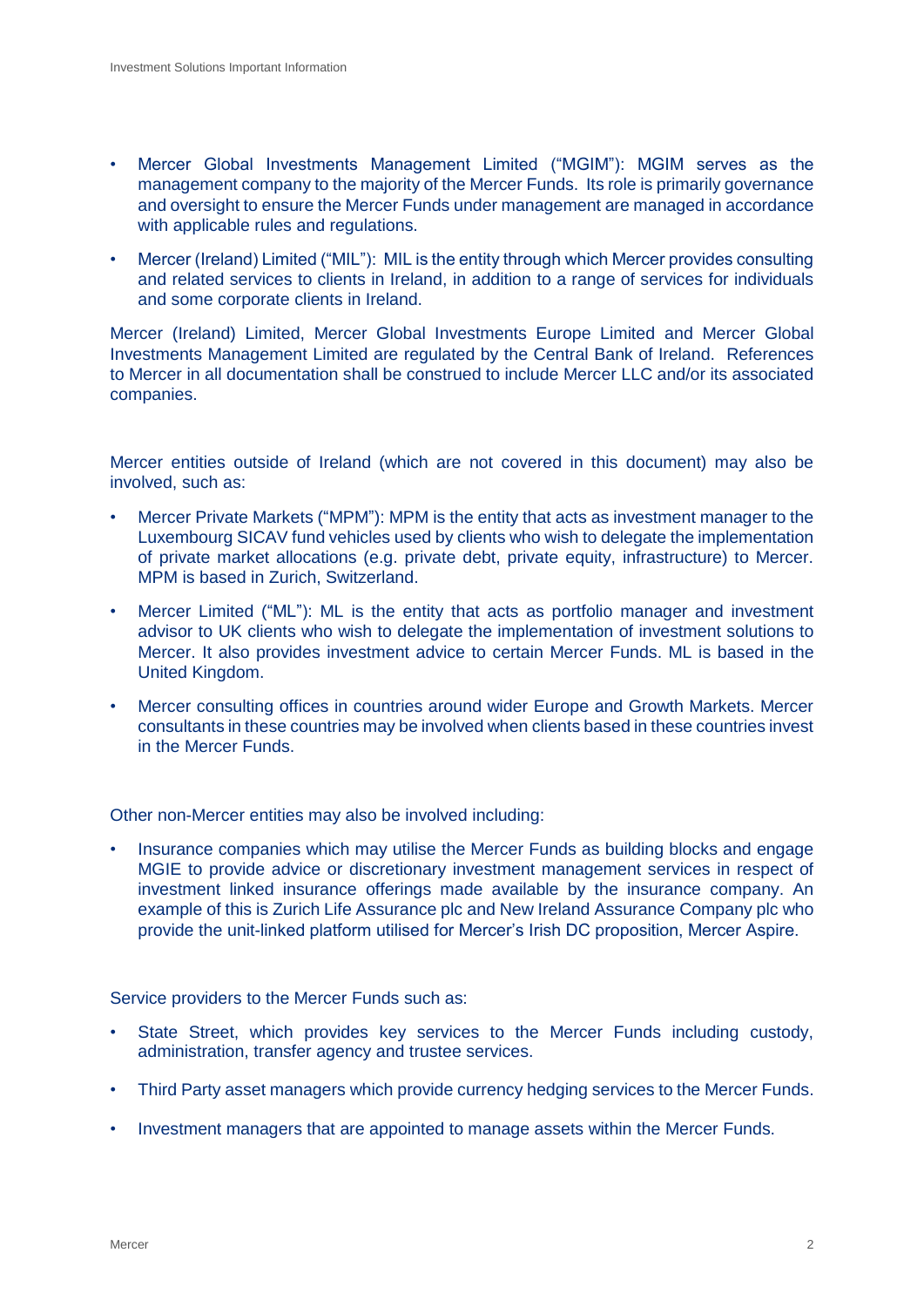## <span id="page-4-0"></span>**Types of Investment Solutions**

The types of Investment Solutions which Mercer provides include:

- **"Investment-Only"** solutions whereby a client subscribes for shares in one or more Mercer Funds. MGIE, as the investment manager to the Mercer Funds, selects the underlying sub-investment managers utilised within the Mercer Funds. A client may choose an "Investment Only" solution:
	- in order to avail of Mercer's ongoing best ideas and highly rated investment managers in relation to a specific asset class or "single sleeve", and therefore invests in a specific Mercer Fund(s);
	- in order to access Mercer's best ideas across a range of asset categories and thus chooses to utilise a range of Mercer Funds, but does not need wider asset allocation, rebalancing or de-risking services included in the solution.

An "Investment Only" client does not require an investment management agreement (IMA); instead a client completes an application form with the Mercer Funds. The client's existing advisory arrangements (whether with Mercer or another consulting firm) remain separate. All Mercer clients are Professional Investors and as such it is assumed that they have the knowledge and experience to understand the investments being made including the associated risks and potential losses. An appropriateness assessment may be conducted via the clients existing advisory arrangements.

- **Investment Advice**: In some cases there may be services provided by MGIE (such as regulated advice in relation to selection of Mercer Funds, or detailed reporting to support a client's Solvency II regulatory reporting requirements) and additional contractual documentation is provided as appropriate – this may be an engagement letter plus terms and conditions or an additional appendix to the Application Form. Since the advice provided relates to the Mercer Funds it is deemed to be non-independent advice.
- **Discretionary investment management services** such as:
	- Implemented Consulting: Clients invest in the Mercer Funds in order to implement Mercer's strategic investment advice. MGIE may delegate the advisory aspect of this solution to Mercer Ireland Limited (MIL) and typically does so where the investment consultant is an MIL employee.
	- Dynamic De-risking Solutions ("DDS") including strategic advice: DDS is similar to Implemented Consulting, however a trigger-point de-risking service is provided to pension clients which serves as a guideline for their growth-asset and matchingasset allocations.
	- Investment Management Services to third-party collective investments schemes, special purpose vehicles, or life insurance companies, whereby MGIE appoints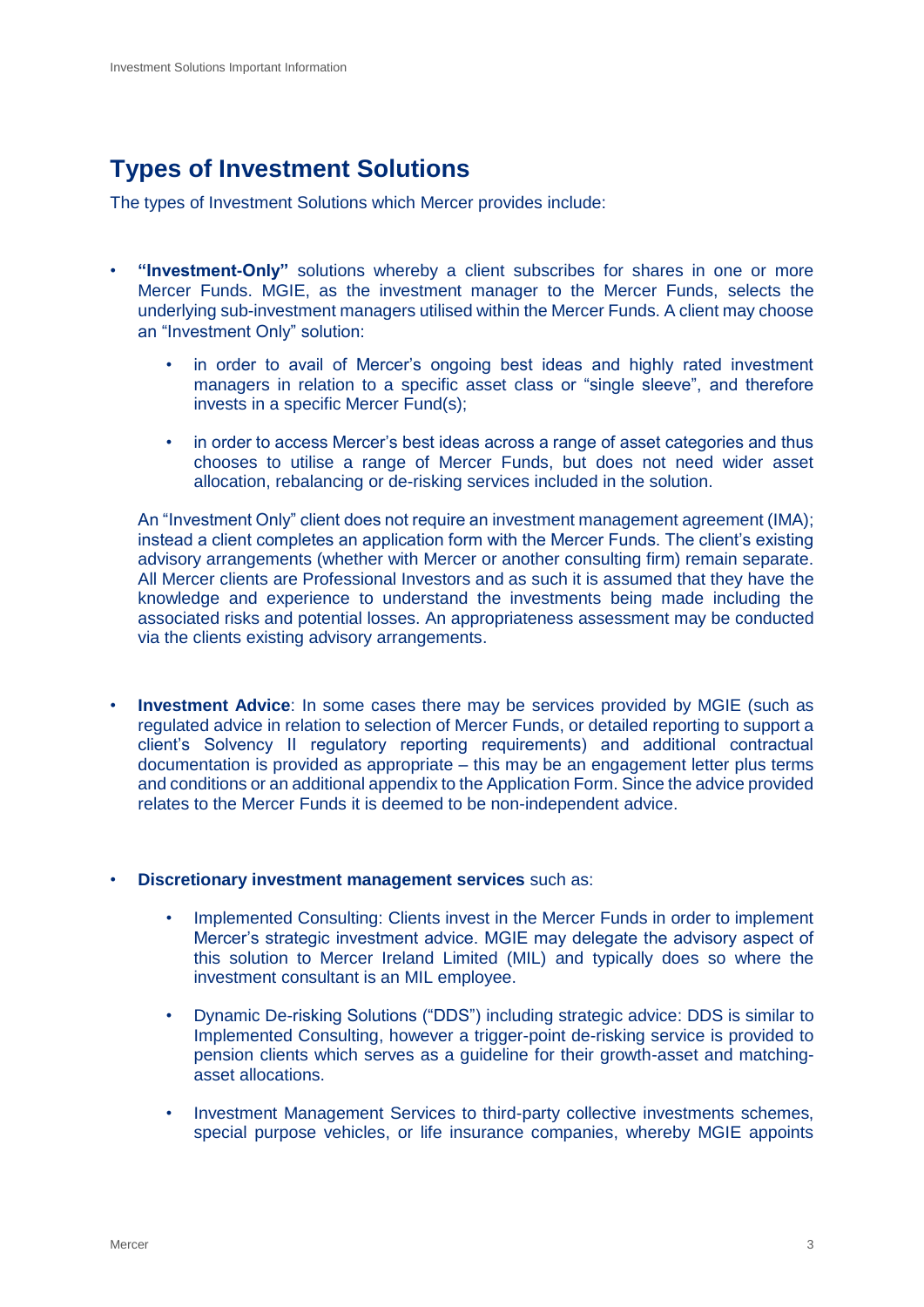third party sub-investment managers or decides the composition of portfolios which the life insurance company implements.

From a contractual perspective, discretionary investment management services are documented in IMA between MGIE and the client. Advisory services are documented in an engagement letter with the client, or may be included in the IMA.

**Mercer Aspire** is a solution for Irish defined contribution ("DC") schemes, whereby the scheme receives access to a range of Mercer-designed investment options (composed primarily of Mercer Funds building-blocks), and associated member services. Mercer Aspire is made available through a life-insurance policy held with Zurich Life Assurance or New Ireland Assurance Company plc. Typically a client signs an engagement letter with MIL and completes a policy application form with Zurich or New Ireland. There are similar solutions provided in conjunction with other providers.

### <span id="page-5-0"></span>**Mercer Fee Arrangements**

Investment Solutions clients typically pay one fee to cover all Mercer services provided within the solution. This is an asset-based fee calculated as an agreed percentage of the assets under management ("AUM") invested in Mercer Funds or managers within external funds. These fees vary from client to client and from fund to fund, depending on a number of factors. Details of the fees are set out in the legal documentation that clients sign when entering into an Investment Solutions arrangement. Fees are also clearly explained as part of presentations to clients. Operating expenses of Mercer Funds, such as custody, administration, currency hedging, are referenced in legal documentation with clients and in more detail in Mercer Fund offering documentation. Prior to entering into an Investment Solution, Mercer will provide an estimate of the overall fees associated with the solution and how this fee is allocated between Mercer and sub-investment managers to the Mercer Funds. The fees associated with each share class of sub-funds of the Mercer Funds are available on [https://investment](https://investment-solutions.mercer.com/)[solutions.mercer.com/](https://investment-solutions.mercer.com/) .However, this does not take into account client-specific managementfee rebates that are applied to your account in situations where the standard share-class management fee is greater than the specific ongoing charges we have agreed with you. Further details on the fees applicable to your investment in the Fund are provided in the contractual documentation between you and Mercer. Information on the latest underlying subinvestment manager fees can be obtained from your usual Mercer contact.

Mercer is committed to transparency in terms of costs and fees. Typically an agreed fixed percentage for all Mercer services is applied across each asset class, and the underlying manager fees within each asset class – which vary marginally over time as Mercer selects/replaces managers or renegotiates manager fees on clients' behalf – feed automatically through to the client. We refer to this as an unbundled fee arrangement and it is our default approach in the interests of transparency and avoidance of perceived conflicts.

However, some clients (such as DC pension schemes or life insurance companies utilising Mercer Funds as a component within insurance products offered by those life companies) have a requirement for a fixed or 'bundled' fee at the asset class level. In these cases, the total fee for each asset class (including Mercer plus manager fees) is fixed at the rates in the client's legal agreement. If underlying investment manager fees vary up or down slightly over time in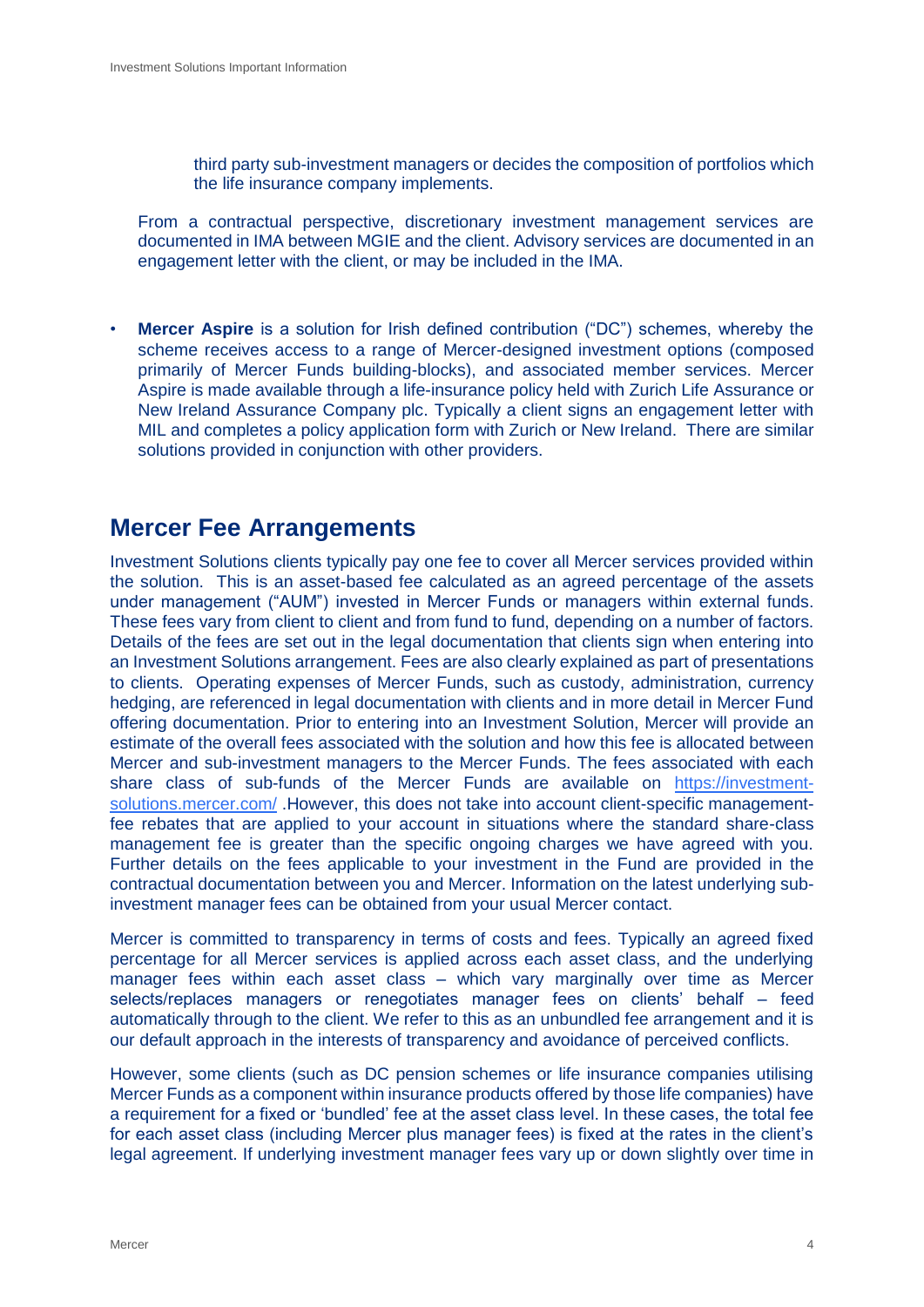any asset class, the Mercer margin for that asset class varies accordingly to ensure that the client's total fees for that asset category remain constant.

While a number of Mercer entities may provide services within the Investment Solution, typically only one AUM based fee is charged to each client. Mercer allocates this fee between Mercer legal entities within the Mercer group. This allocation varies depending on a number of factors and may vary from time to time. As Mercer is providing a range of additional services under an Investment Solution compared to a direct consulting arrangement, Mercer may earn more fees than if a client engaged Mercer for consulting services without implementation.

With Mercer Aspire, clients pay an AUM-based fee through the Zurich and New Ireland unitlinked funds, part of which Zurich and New Ireland pay to Mercer similar to above.

## <span id="page-6-0"></span>**Nature of Investment Consulting Services Provided**

If a client with an investment consulting relationship with MIL or another Mercer consulting entity subsequently takes the decision to move to a full Investment Solutions arrangement such as Implemented Consulting or Dynamic De-Risking Services, the nature of the investment consulting relationship will change. Because the client has chosen to invest in the Mercer Funds, it therefore automatically accesses Mercer's ongoing best ideas in relation to aspects such as manager selection.

The consultant's commentary on performance will incorporate not only an analysis of how the appointed managers have performed within each of the Mercer Funds but also commentary around what steps that MGIE has taken or plans to take on the client's behalf. Commentary or recommendations on undertaking reviews or switching managers is no longer required. In this way, the client should be able to focus on higher-level decisions and achieve other governance benefits, while the individual consultant's advice will similarly be focused on higher-level issues. The consultant will usually involve specialist Investment Solutions colleagues in client meetings from time to time when a more detailed insight on the Investment Solution and underlying funds is required.

From a contractual viewpoint, the client will contract with MGIE, and MGIE may delegate the advisory aspect to MIL. While the consultant who formerly provided investment consulting advice for MIL may remain the primary client contact, the service he or she is providing will be on behalf of MGIE. As well as consulting around strategic asset allocation as before, the consultant will provide comments on a look-through basis on the appointed sub-investment managers, but will not advise on the merits of the Investment Solution offered by Mercer versus the providers of other solutions, just as in the past the consultant would not advise on the merits or manager-selection expertise of an alternative consulting firm other than Mercer. If a client wishes, it can at any time (subject to agreed notice periods) terminate the investment arrangement.

These arrangements as outlined above also apply to Mercer Investment Solutions clients who were not previously Mercer investment consulting clients. From a regulatory standpoint, any investment advice provided within Investment Solutions is on a non-independent basis relating solely to the Mercer Funds.

With respect to "investment-only" solutions such as where a client invests in a single asset category in the Mercer Funds, the client typically continues to receive investment advisory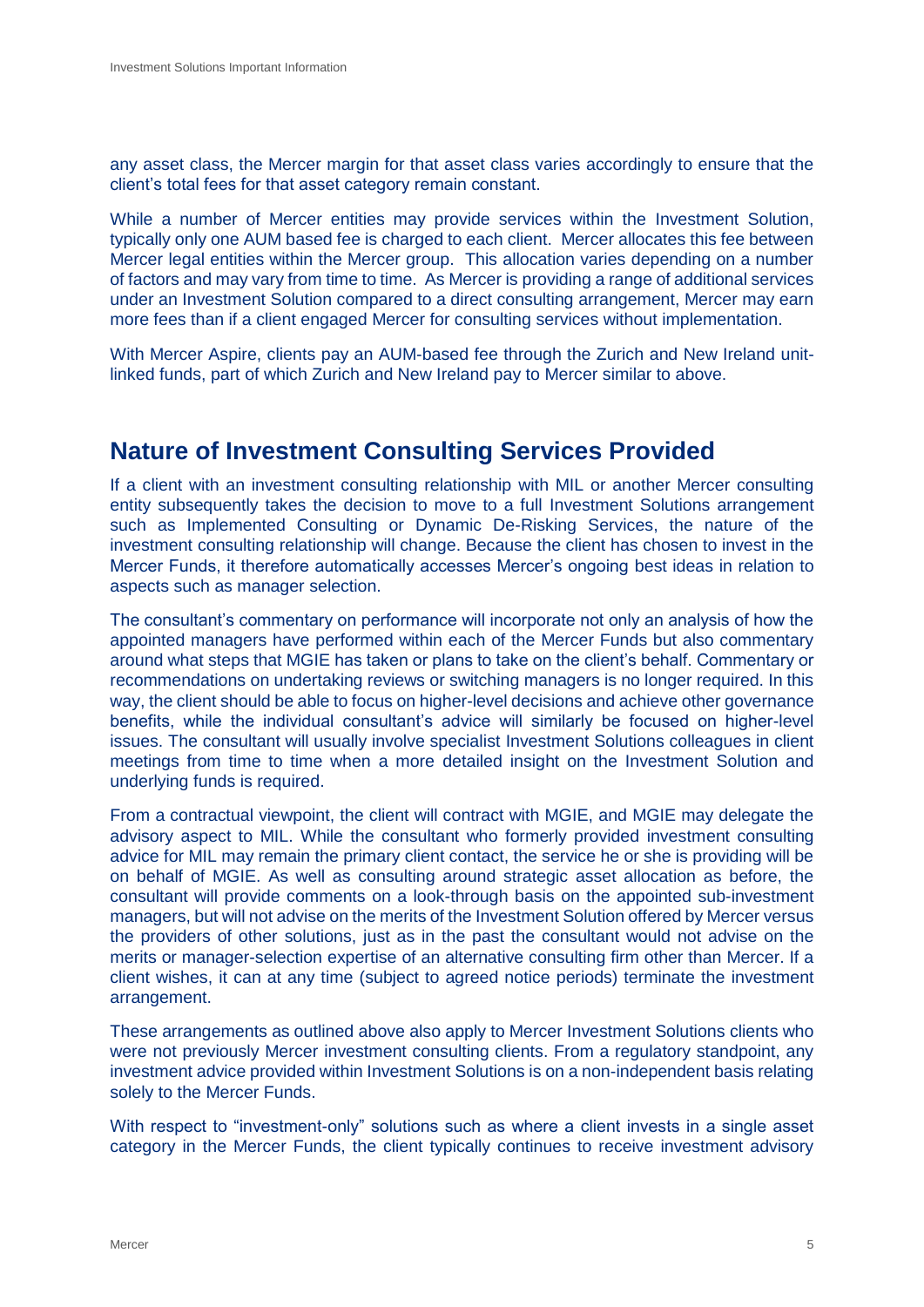services through their existing consulting arrangements across their wider portfolio. With regard to the advisory services provided in respect of an investment-only client, the consultant will describe the performance of the underlying managers on a look-through basis, along with explaining the steps taken by Mercer's specialist teams within the Mercer Funds. Commentary or recommendations on undertaking reviews or switching managers is no longer required, assuming the client wishes to maintain a delegated approach.

## <span id="page-7-0"></span>**Preferred Solutions**

If a prospect is new to Mercer Investments, Mercer may offer advisory services or Investment Solutions or both.

If a client requests Mercer to provide comparative information on a Mercer solution versus other investment solutions, Mercer may do so for information purposes only, if possible. Mercer does not offer advice on the merits of a Mercer product or solution versus other competing products. Mercer will provide information where possible to allow a potential client make its own informed choice.

## <span id="page-7-1"></span>**Information on MGIE and Mercer Funds**

MGIE is authorised by the Central Bank of Ireland as a MiFID Investment Firm to provide the following Investment Services:

- 1. Reception and transmission of order in relation to one or more financial instruments;
- 2. Portfolio Management;

#### Investment Advice

MGIE has been appointed as discretionary investment manager and distributor of the following fund umbrellas (the "Mercer Funds"):

- MGI Funds plc (UCITS umbrella fund constituted as a limited liability variable capital company)
- Mercer PIF Fund plc (QIAIF umbrella incorporated as a limited liability variable capital company)
- Mercer QIF Fund plc (QIAIF umbrella incorporated as a limited liability variable capital company)
- Mercer QIF CCF (QIAIF umbrella common contractual fund)
- Mercer UCITS Common Contractual Fund (UCITS umbrella common contractual fund)

The Mercer Funds are authorised by the Central Bank of Ireland and are subject to either the European Communities (Undertakings for Collective Investment in Transferable Securities) Regulations, 2011 (the "UCITS Regulations") or European Union (Alternative Investment Fund Managers) Regulations 2013 (the "AIFMD Regulations").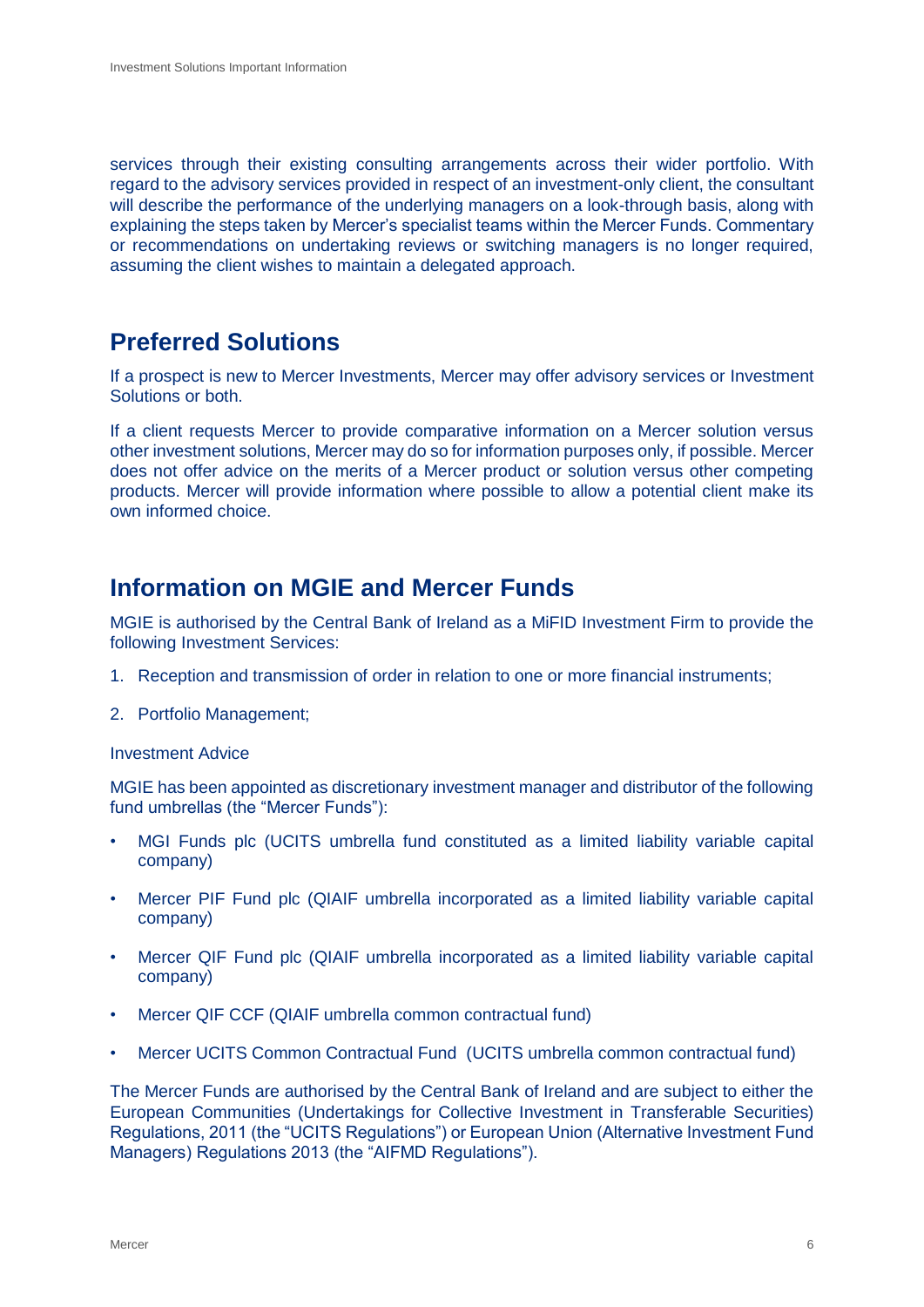Full details of all the Mercer Funds, including Prospectuses, Supplements, KIIDs, annual and semi-annual financial statements can be found at [https://investment](https://investment-solutions.mercer.com/#generalfundinformation)[solutions.mercer.com/#generalfundinformation.](https://investment-solutions.mercer.com/#generalfundinformation) MGIE is based at Charlotte House, Charlemont Street, Dublin 2. Client communications to MGIE can be addressed in English to the client's regular Mercer contact or to the Head of Client Services. Investment Solutions are also provided to local clients from MGIE branches based in Germany and Sweden.

When providing a regulated service to retail clients, Irish firms are subject to the reguirements of the Investor Compensation Act 1998 (the "Compensation Act") which provides for a scheme to compensate "Eligible Investors", as defined in section 2 of the Compensation Act. Professional Clients do not fall within the definition of an "eligible investor" and therefore will not be entitled to any compensation under the Compensation Act.

Past performance is not a guide to the future. The value of your investments and any income from it may fall as well as rise and you may receive back less than the amount invested.

There is a currency risk involved in investing in assets which are in a foreign currency. Changes in the rates of exchange may therefore lead to a rise or fall in the value of your investments. The levels and basis of, and relief from, taxation can change.

Any documents provided to you are for information purposes only and do not constitute or form part of any offer to issue or sell, or any solicitation to buy or invest in, shares or interests in any Mercer Fund nor shall it or the fact of its distribution form the basis of, or be relied on in connection with, any contract thereof. Further information on the Mercer Funds, including a discussion of the risks of an investment in a particular Mercer Fund, is set out in the relevant Mercer Fund's prospectus. You should refer only to the prospectus and other offering documents at the link [https://investment-solutions.mercer.com/#generalfundinformation](https://investment-solutions.mercer.com/) when deciding whether to invest in any Mercer Fund.

Certain solutions, including Mercer Aspire, may contain funds that are written as long-term insurance contracts. Mercer accepts no responsibility or liability, including for consequential or incidental damages or for a particular insurer's solvency. Mercer does not undertake to carry out monitoring of an insurer's financial condition on behalf of clients and makes no representations or warranties, expressed or implied, concerning the financial condition, solvency, or application of policy wordings of insurers or reinsurers.

Mercer accepts no responsibility for a pension fund's failure to meet its liabilities, or the failure of the pension fund to meet its investment objectives.

## <span id="page-8-0"></span>**Sustainable Finance Disclosure Regulation and Taxonomy Regulation Disclosures**

Under the Sustainable Finance Disclosure Regulation ("SFDR"), policies on the integration of sustainability risk in investment decision making are required to be published on a website. The Mercer Investments Solutions Europe Sustainability Policy can be found here and forms part of Mercer's pre-contractual disclosures provided to investors - [https://investment](https://investment-solutions.mercer.com/content/dam/mercer-subdomains/delegated-solutions/CorporatePolicies/Sustainability-Policy-March2021.pdf)[solutions.mercer.com/content/dam/mercer-subdomains/delegated](https://investment-solutions.mercer.com/content/dam/mercer-subdomains/delegated-solutions/CorporatePolicies/Sustainability-Policy-March2021.pdf)[solutions/CorporatePolicies/Sustainability-Policy-March2021.pdf.](https://investment-solutions.mercer.com/content/dam/mercer-subdomains/delegated-solutions/CorporatePolicies/Sustainability-Policy-March2021.pdf)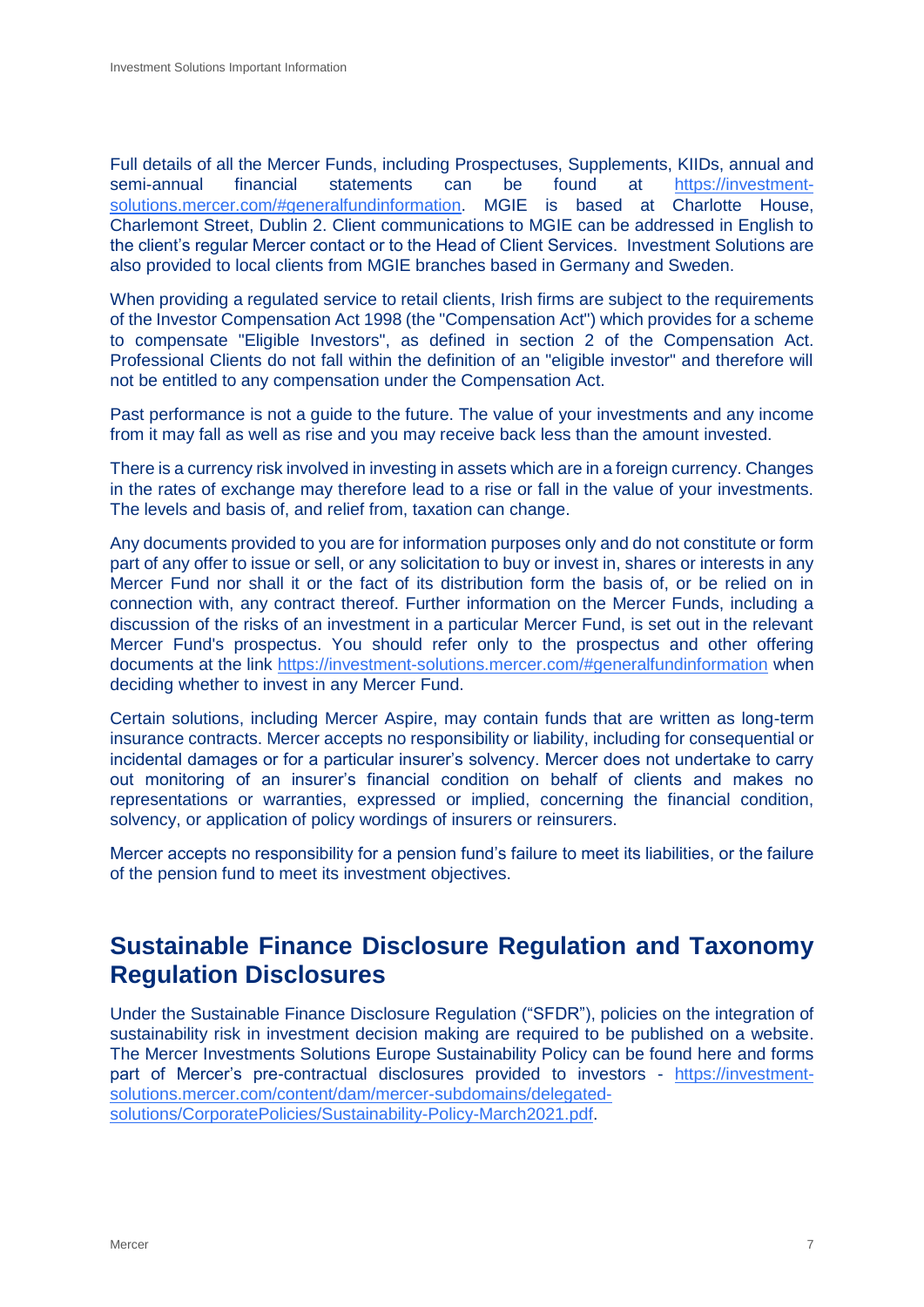MGIE's clients invest into a range of collective investment schemes. The SFDR and Taxonomy related disclosures have been included in the fund offering documents, available at [https://investment-solutions.mercer.com/#generalfundinformation](https://investment-solutions.mercer.com/) and the website specific disclaimers for Article 8 and 9 Funds are available [https://investment](https://investment-solutions.mercer.com/europe/ie/en/our-funds/responsible-investment.html)[solutions.mercer.com/europe/ie/en/our-funds/responsible-investment.html](https://investment-solutions.mercer.com/europe/ie/en/our-funds/responsible-investment.html) . While the full fund specific disclaimers are available at these locations, for the avoidance of doubt, we can confirm:

For Article 8 products which invest in environmentally sustainable economic activities, the "do no significant harm" principle applies only to those investments underlying the financial product that take into account the EU criteria for environmentally sustainable economic activities. The investments underlying the remaining portion of the financial product do not take into account the EU criteria for environmentally sustainable economic activities.

For non-Article 8 or 9 products, the investments underlying the financial product do not take into account the EU criteria for environmentally sustainable economic activities.

## <span id="page-9-0"></span>**Mercer Research**

The quality and content of Mercer's manager research is the same whether it is delivered within an advisory or Investment Solutions model. With this in mind, unless we advise you otherwise, where Mercer advises on Investment Solutions, these will be based solely on products and services offered by Mercer group companies.

Clients may receive the most recent approved ratings of an investment strategy, and a fuller explanation of their meanings through their Mercer representative. Ratings are not intended to convey any guarantees as to the future performance of the investment products, asset classes or capital markets discussed. All of Mercer's Investment Solutions are based on the intellectual capital created within our global manager research and strategic research teams. Past performance does not guarantee future results. Mercer's ratings do not constitute individualised investment advice.

## <span id="page-9-1"></span>**Inducements**

MGIE has an Inducements Policy in place and a copy is available at [https://investment](https://investment-solutions.mercer.com/global/all/en/investment-solutions-home/corporate-policies.html)[solutions.mercer.com/global/all/en/investment-solutions-home/corporate-policies.html](https://investment-solutions.mercer.com/global/all/en/investment-solutions-home/corporate-policies.html) . MiFID II regulations require disclosure on inducements. MGIE does not engage in soft commissions nor receives any third party commissions, rebates, trail commissions connected to investment in the Mercer Funds. Certain sub-investment managers are permitted to engage in soft commissions but only when Mercer is satisfied that controls are in place to ensure the arrangements are in line with or equivalent to MiFID II inducement rules.

## <span id="page-9-2"></span>**Complaints Process**

MGIE has a policy in place for the handling of complaints from clients. Any complaints should be sent to [DS.ClientSupport@mercer.com](mailto:DS.ClientSupport@mercer.com) and will be dealt with in line with regulatory obligations and as quickly as possible. A full copy of the complaints policy is available Here -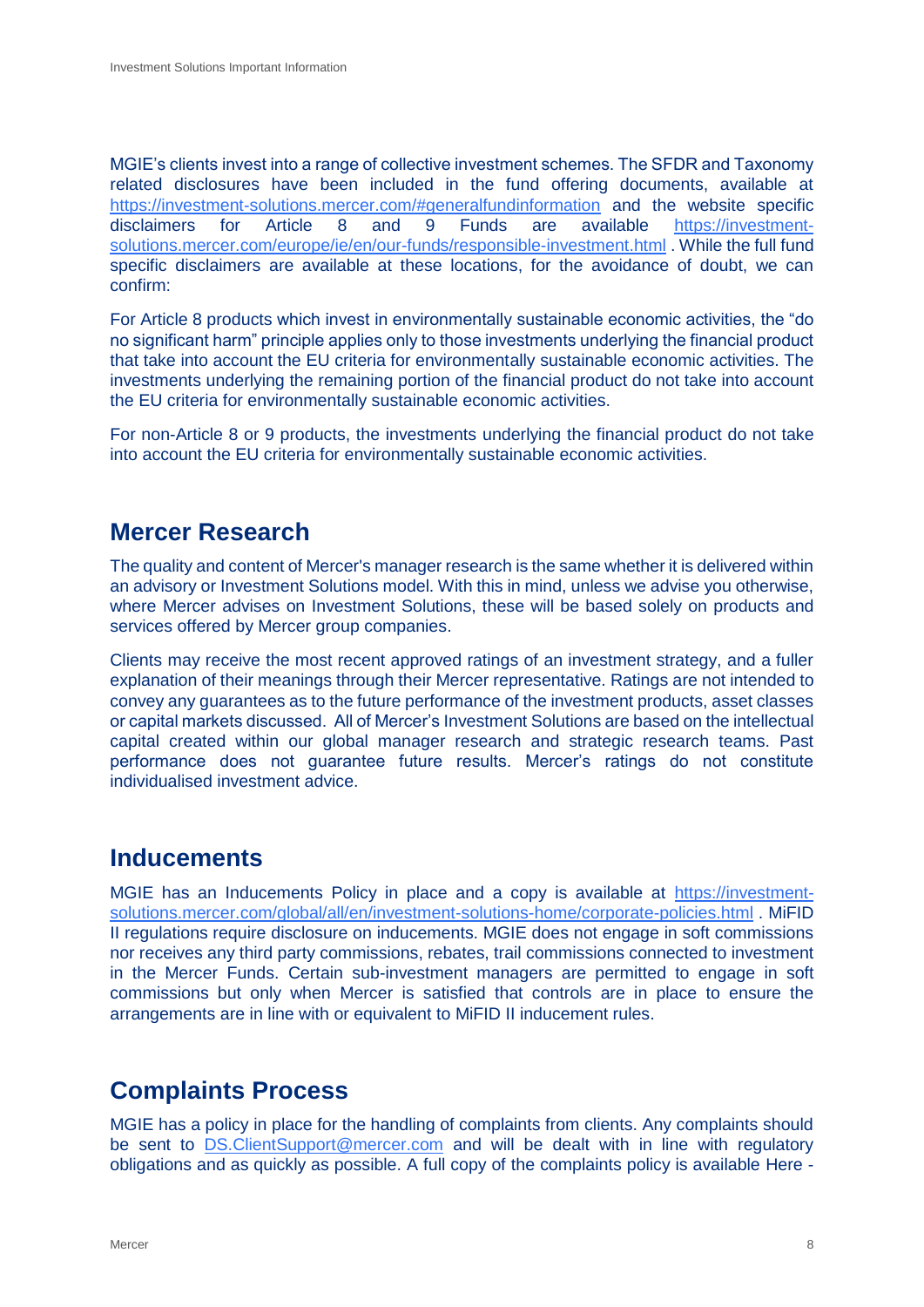[https://investment-solutions.mercer.com/global/all/en/investment-solutions-home/corporate](https://investment-solutions.mercer.com/global/all/en/investment-solutions-home/corporate-policies.html)[policies.html](https://investment-solutions.mercer.com/global/all/en/investment-solutions-home/corporate-policies.html)

## <span id="page-10-0"></span>**Best Execution**

MGIE has a Best Execution policy in place and a copy is available at:

[https://investment-solutions.mercer.com/global/all/en/investment-solutions-home/corporate](https://investment-solutions.mercer.com/global/all/en/investment-solutions-home/corporate-policies.html)[policies.html](https://investment-solutions.mercer.com/global/all/en/investment-solutions-home/corporate-policies.html)

## <span id="page-10-1"></span>**Sources of Information**

Information provided to you from time to time, may be obtained from a range of third party sources. While the information is believed to be reliable, Mercer does not seek to verify it independently. As such, Mercer makes no representations or warranties as to the accuracy of such information presented and takes no responsibility or liability (including for indirect, consequential or incidental damages), for any error, omission or inaccuracy in the data supplied by any third party.

If comparative performance of a range of managers is provided to you, Mercer's universe is intended to provide collective samples of strategies that best allow for robust peer group comparisons over a chosen timeframe. Mercer does not assert that the peer groups are wholly representative of and applicable to all strategies available to investors.

Mercer documents may contain information on investment management firms. This information is typically obtained from those investment management firms and other sources. Mercer research documents and opinions on investment products (including product ratings) are based on information that has been obtained from the investment management firms and other sources. Mercer makes no representations or warranties as to the accuracy of the information presented and takes no responsibility or liability (including for indirect, consequential or incidental damages), for any error, omission or inaccuracy in the data supplied by any third party.

## <span id="page-10-2"></span>**Intellectual Capital and Confidentiality**

Presentation material and documentation may contain confidential and proprietary information of Mercer and is intended for the exclusive use of the parties to whom it was provided by Mercer. Its content may not be modified, sold or otherwise provided, in whole or in part, to any other person or entity, without Mercer's prior written permission.

The findings, ratings and/or opinions expressed in presentation material and documentation are the intellectual property of Mercer and are subject to change without notice.

#### **Mercer is a wholly owned subsidiary of Marsh McLennan (NYSE: MMC).**

**All rights reserved © 2022 Mercer.**